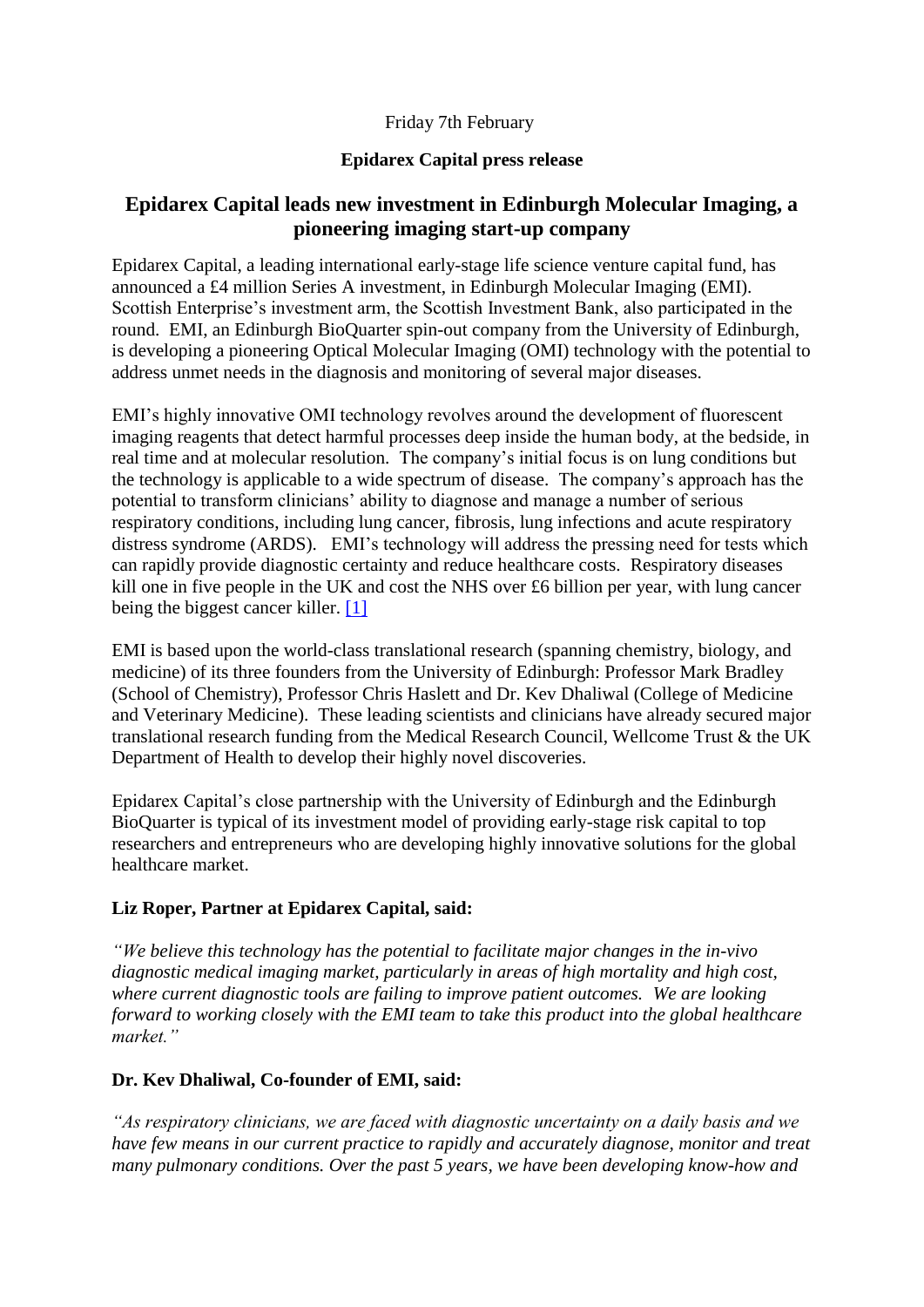*expertise in optical molecular imaging at the University of Edinburgh to overcome these hurdles. The investment by Epidarex Capital in Edinburgh Molecular Imaging heralds an important landmark in the journey of taking our concepts and research from the bench to the bedside and ultimately to improve patient care."* 

### **Dr Lena Wilson, Chief Executive, Scottish Enterprise, said:**

*"This deal is an exciting milestone not only for Epidarex Capital but for the investee company, EMI. This investment epitomises the Scottish life science sector's ambition to commercialise its leading research and technology on a global scale."*

#### **ENDS**

[\[1\]](https://mail.google.com/mail/?ui=2&shva=1#_ftnref1) Please see: [https://www.brit-thoracic.org.uk/delivery-of-respiratory-care/burden-of-lung](https://www.brit-thoracic.org.uk/delivery-of-respiratory-care/burden-of-lung-disease/)[disease/](https://www.brit-thoracic.org.uk/delivery-of-respiratory-care/burden-of-lung-disease/)

#### **Further information:**

#### **Epidarex Capital Press Office (via PLMR)**

Kevin Craig [+44 \(0\)741 570 1567](tel:%2B44%20%280%29741%20570%201567)

#### **Notes to editors:**

#### **About Epidarex Capital, formerly Rock Spring Ventures**

- Epidarex Capital invests in early-stage, high growth life science and health technology companies in under-ventured markets within the UK and US.
- Epidarex Capital takes its name from Epidaurus, the most celebrated healing centre in Ancient Greece, reflecting the firm's focus on investing in the most innovative healthcare technologies from around the world.
- Its international team is led by Sinclair Dunlop, Kyp Sirinakis and Liz Roper.
- Backed by major European institutional investors and development agencies, Epidarex has formed partnerships with leading life science universities, including the Universities of Aberdeen, Edinburgh and Glasgow.
- Created to meet the need for more sector-specific financial backing, Epidarex Capital provides young companies, including spin-outs from leading research universities the necessary early-stage capital to fund significant milestones in their development.
- For further information please visit [www.epidarex.com](http://www.epidarex.com/)

#### **About Edinburgh Molecular Imaging (EMI)**

- Edinburgh Molecular Imaging (EMI) is an Edinburgh BioQuarter spin-out from the College of Medicine and Veterinary Medicine and the School of Chemistry at Edinburgh University.
- The Company has developed an optical molecular imaging technology that uses novel fluorescent imaging reagents to detect molecular events, pathological and morphological changes deep inside the human body at the bedside, in real time, at cellular resolution.